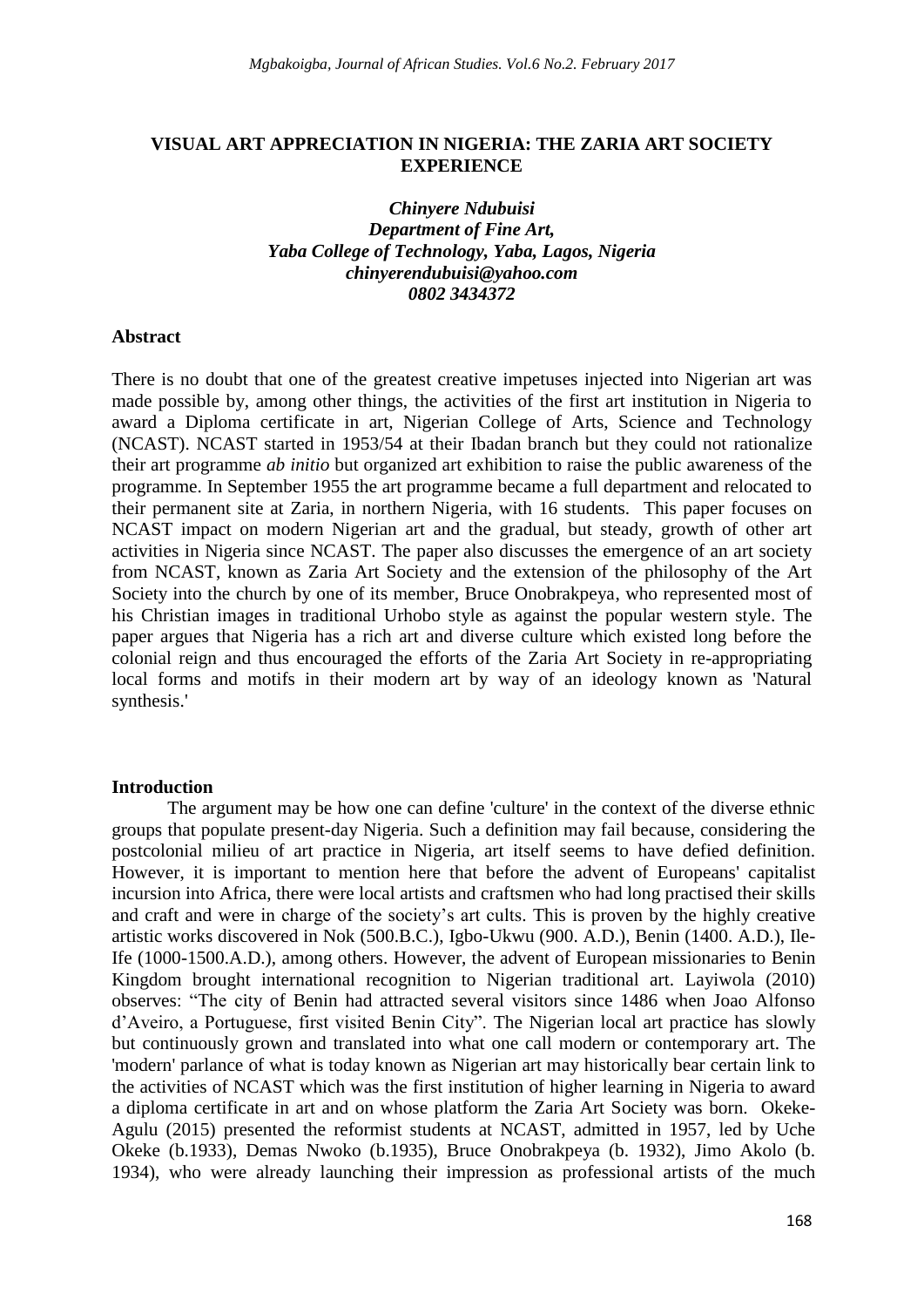"expected, post-independent nation". Others who joined the group included: Yusuf Grillo (b.1934), Simon Obiekezie Okeke (1937-1969), William Olaosebikan (unknown life births). Then in 1958/59 Emmanuel Okechukwu Odita (b. 1936), Oseloka Osadebe (b. 1935), Ogbonnaya Nwagbara (1934-1985), Felix Nwoko Ekeada (b. 1934) completed the group. On October 9, 1959 a society known as the 'Art Society' was formed with Simon Okeke as President, Uche Okeke as Secretary and Onobrakpeya as Treasurer with Mrs Hart, the college principal's wife as Patron. The aim of the society was to "encourage the study of Fine Arts and hold weekly discussions on varied aspects of West African culture with specific reference to Nigerian cultures" (85).

#### **Modern Nigerian Art**

Different forms of art and craft such as Terra Cotta, wood carving and bronze casting, calabash carving, tusk and horn carving, shell, and weaving of textile products had existed in Nigeria long before what has now come to be known as 'modern Nigerian Art.' The art of every society plays a major role in the history of the society. Modern Nigerian Art is said to have started in the early  $20<sup>th</sup>$ -Century with the contributions of Aina Onabolu (1881-1963) who is today regarded as 'The father of Modern Nigerian Art'. Ogbechie (1999) writes, "A tentative date of 1906 is assumed in this essay as the beginning of Modern Nigerian Art." Onabolu was the first Nigeria artist to receive a formal education in art, thus he singlehandedly brought about change in the Nigerian school curriculum, by making sure that art as a subject was included in the school curriculum and taught during the era of colonial government in Nigeria. Onabolu"s figurative drawings of landscape and portraiture meet the European mimetic realism standard. Irivwieri (2010) asserts: "Onabolu"s drawings and paintings show great sensibility in the discipline, which he acquired in the art academies in London and Paris. Some of his works remained to this day the finest naturalistic portrait paintings of contemporary Nigerian art". When the task of spreading the teaching art across the nation became heavy for Onabolu alone to bear, he advised the colonial government to Kenneth Murray another art teacher from Europe for assistance. With the eventual arrival of Kenneth Murray (1902-1972) Modern Nigerian Art began to develop in Nigerian schools particularly in secondary schools, and Ben Enwonwu is recorded to be a major benefactor of Onabolu"s effort.

Kenneth Murray encouraged his students to adapt traditional African forms and motifs into their art practices, his students, particularly Ben Enwonwu, is known for such practice. This was revealed by Nzegwu (1999), "Murray encouraged his students in Umuahia to attentively study and take design inspiration from *uli* forms, and the sculptural iconography around them". She further states: "Like Okeke did years after Enwonwu had transcended these kinds of concerns, Enwonwu differently valued both his Onitsha and European art experiences, constantly exploring the limits of the former with the techniques he learned from the latter". Moreover, Murray transformed and took the training in art to a level Egonwa (2001) described as "the evolution of the concept of Natural Synthesis," which involves a blend of the techniques of African arts with those of European experiences. Therefore, Enwonwu"s awareness of the culture of his people, no doubt, influenced the nature of his art (paintings and sculptures), which are, for the most part, are a combination of Nigerian and European arts, what he learnt from his teacher Kenneth Murray. Though Murray and Enwonwu contributed in the synthesis of art and culture in Nigeria, but their efforts were not noticeable because they were few in number. Subsequently, a force came from the then newly established Nigerian College of Arts Science and Technology (NCAST) in 1958 by a group of students who formed a society known as the Zaria Art Society.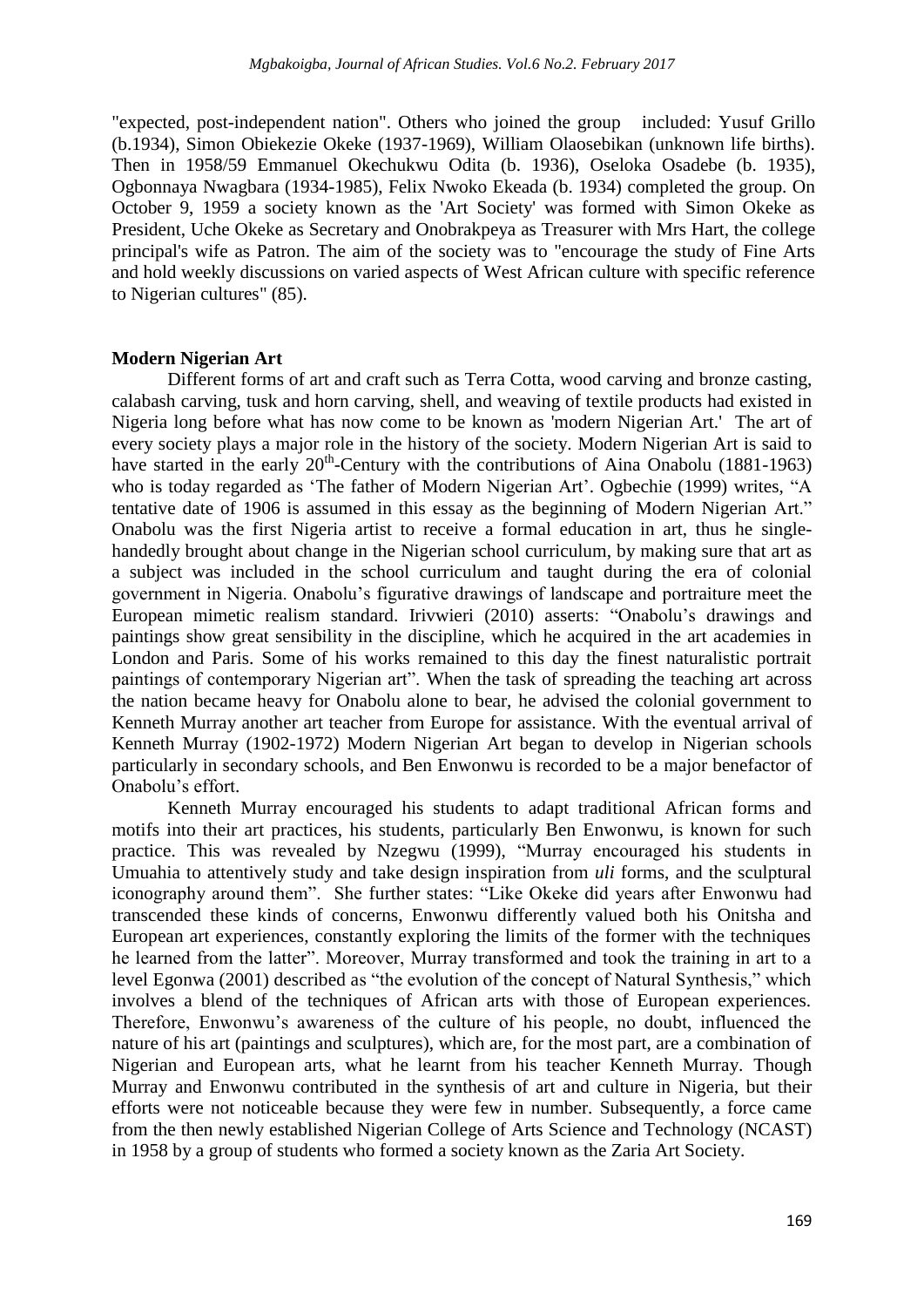Thus what is today known as the Modern Nigerian Art can be ascribed to the contributions of artists like Aina Onabulu, Akinola Lasekan (both were advocate of naturalistic painting), Ben Enwonwu, among others. However, modern Nigerian art attained its height of significance when young and promising Nigerian artists from the Nigerian College of Arts, Science and Technology formulated an ideology of "Natural Synthesis". The ideology preaches the adoption of experiences in modernity while maintaining the best of Nigerian culture. The synergy of academic art and Nigerian culture was enlarged by the members of the Zaria Art Society but it however did not end with them. Many years after the existence of the Zaria Art Society, modern Nigerian Art continues to grow even stronger. The growth of modern Nigerian art can also be attributed to the establishment of various workshops for art training such as: A the Ori-Olokun Movement in 1968 by the renowned Bishop Michael Ajayi Crowther at the University of Ife (now Obafemi Awolowo University). Chukueggu (2012) identified Adeniyi Adeyemi and Wale Olajide as notable beneficiaries of the workshop organised to encourage interest in Yoruba Art.

#### **The Zaria Art Society**

A society is a group of people with a particular purpose and a common interest, members of a society often shares same culture within the same geographical region. Thus in a society, the members share a common identity or desire and a common purpose. Furthermore in a society, the members are expected to be an organized group of people that meets or associates for the same interest, such as: religion, culture, science, politics, arts, humanitarian, among other reasons or ideologies. The above definitions and explanations are necessary to be able to situate the Zaria Art Society in their right position. The Society"s existence spanned between 1958 and 1961 and was founded with the sole purpose of synthesizing academics with culture by way of art practice. On this Grillo (2013) opines: "The Zaria Art Society was simply a group of young art students that began to recognize one another in Zaria. They were students with like aspirations who got together just as the saying "Birds of the same feather flock together".

The Zaria Art Society was a product of an informal discussion between Uche Okeke and Demas Nwoko at Ibadan, during their interview into the school in 1957. Okeke and Nwoko were already practicing art practice before they came for the interview; this probably was there reason for understanding and thinking of a better way to reposition the Nigerian art at that time. The fact that the nation was still under colonial rule at that time was a more reason why they believed that individually and collectively Nigerians should uphold their cultural heritage. This led to informal meetings of few persons who believed in their vision. During their discussions on art and other issues, ideas were exchanged and developed and the Zaria Art Society was born. Ikpakronyi (2004) asserts, "On the 9<sup>th</sup> of October 1958, the Zaria Art Society was formally inaugurated. This was a great achievement and as earlier agreed by the members, it was immediately registered with the Students" Union of the College like other associations".

The Zaria Art Society was an informal society that was opened to membership for all students from any department in the college. In Nwoko (2013) account, Shemu and Okin from the Department of Architecture were also members of the society. According to Nwoko, the two architecture students attended meetings with the art students and participated in outdoor drawing which was the medium used by the society to gain recognition.

Bruce Onobrakpeya who was also another active member of the society, revealed that the society was an intellectual one and most of its members were already engaged in various kinds of professional arts before they were admitted into school. In the account of Bruce Onobrakpeya, other members such as himself, that didn"t know much about art before the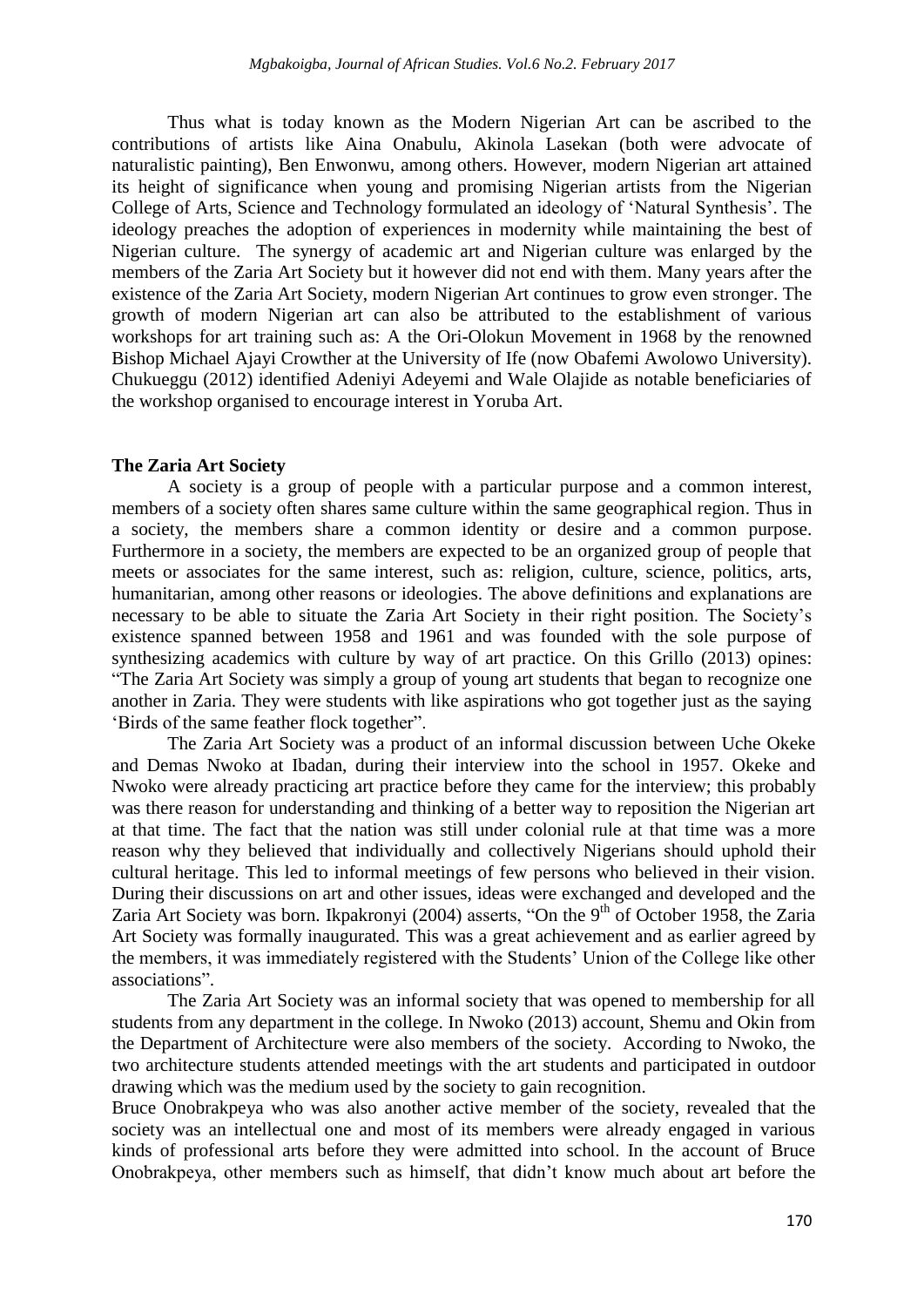gained admission into the school decided to join the society, because they knew that there was much to gain from it. Most members of the society were interested in working as professional artists after completing their education and not just to acquire certificates. Onobrakpeya, however, agrees with Demas Nwoko that there were students from other departments who often joined in their informal discussions. These students, he referred to as "associate members" because they were mostly their friends from other departments. The first president of the society was Simon Okeke, who was in 1956 set, same with Yusuf Grillo (while Uche Okeke, Demas Nwoko, and Bruce Onabrakpeya were in 1957 set). Uche Okeke (1975) attests to Demas Nwoko"s assertion of Simon Okeke as the first leader of the group thus: "Simon Okeke, (1937-1969) was the first leader of the group who espoused the concept of synthesis of old and new". Much later in 1959, Simon Okeke resigned as the president of the society and the mantle of leadership fail on Uche Okeke. Ikpakronyi (2004) asserts:

> Shortly after the election, Simon Okeke, for personal reasons, relinquished his post. A fresh election was then conducted and the mantle of leadership fell on Uche Okeke on the  $9<sup>th</sup>$  of February 1959, Olaosebikan was then the secretary. When he left in 1959, Okechukwu Odita became the secretary of the society till it was dissolved in 1961.

The society flourished and encouraged all students of the College to join because of its philosophy of "Natural Synthesis" or "cultural life" which the founding members believed cuts across all disciplines. It was therefore an open society, as the case may be, outside of the academic programme. The society spanned three generations of students, from 1958 to 1961 when it was formally closed. Apart from the members of the Zaria Art Society, the Zaria art school has contributed greatly and still contributing to the development of art in Nigeria through its graduates in different sectors of the society, particularly the educational sector. They are: J.B. Akolo (Painting), Y.A.G. Lawal, (Painting), D.O. Babalola (Sculpture), C.C. Aniakor (Painting), C.O Adepegba (Sculpture), D. Jegede (Painting), K. Oshinowo (Painting) among others.



**Plate I:** Members of the Zaria Art Society. Sitting from left to right: Bruce Onobrakpeya, Yusuf Grillo, Uche Okeke, and Demas Nwoko.Back Row: Oseloka Osadebe, Ogbonaya Nwagbara, and Okechukwu Odita. (Source: *Africanartwithtaj.blogspot.com*)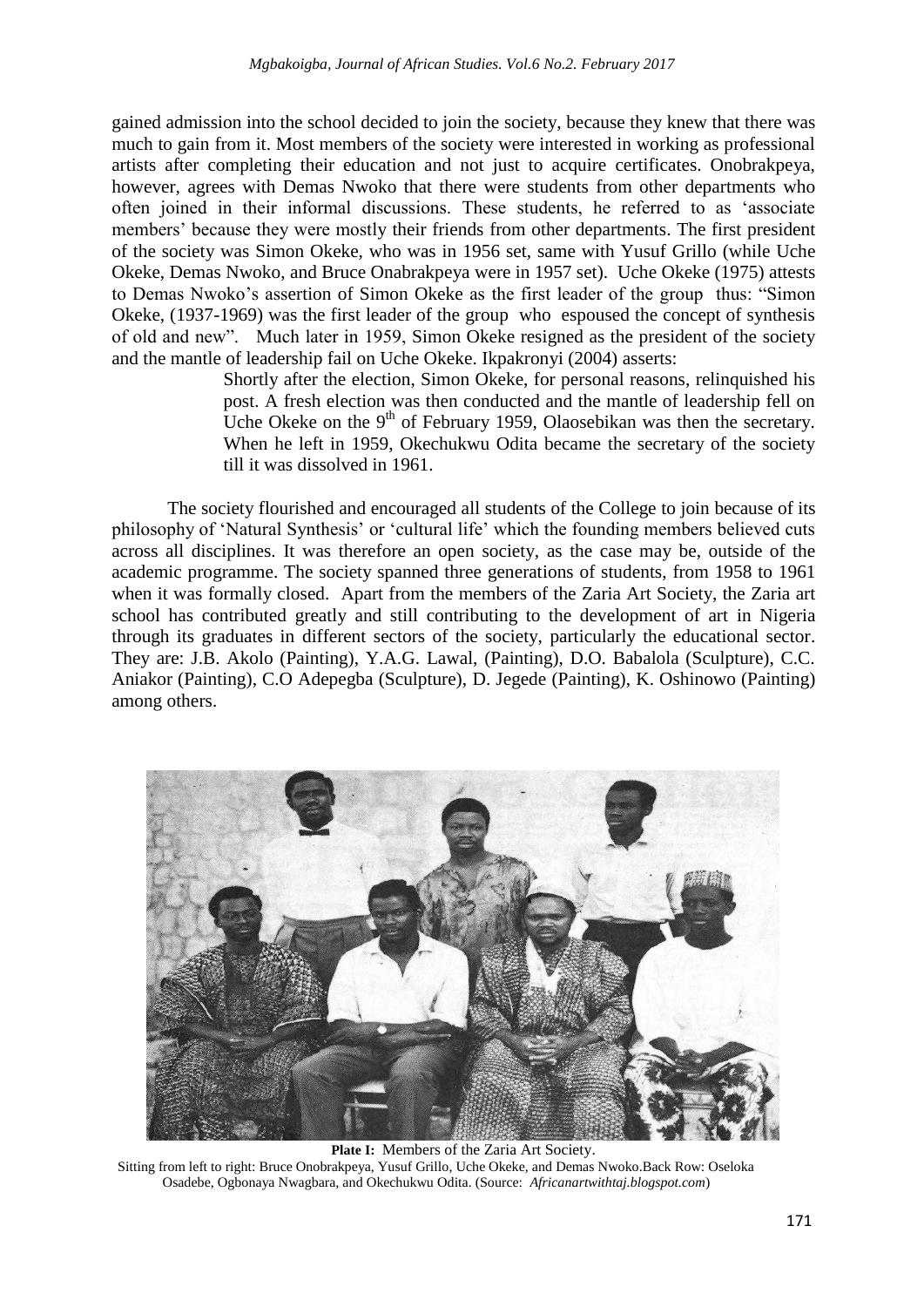

**Plate II:** Some of the members of the Zaria Art Society with their classmates: Prof. Jimoh Akolo in 2011. (Source: *Africanartwithtaj.blogspot.com.*). Sitting from left to right: Uche Okeke, Demas Nwoko, Jimoh Akolo, Bruce Onobrakpeya and Yusuf Grillo.

### **The Role of The Zaria Art Society in the synthesis of modern and traditional art in Nigeria**

About ten years after Enwonwu"s foresight and vision in the development of a true Nigerian contemporary art by recognition of his ancestral home through his art came a group of young men from the Zaria art school who were inspired and guided by Enwonwu"s art and philosophy. These young Nigerian artists in 1950s in the then College of Arts, Science and Technology at Zaria, started a society with the sole aim of synthesising between modern and traditional art. Collectively, they commenced the search for an indigenous art tradition as against the Western representational art as was the case of the early educated Nigerian artists. The Zaria Art Society members were aware of the harm that the newly introduced Western art could cause to Nigerian culture. They sensed that there was something fundamentally wrong in the academic syllabus, and decided to use their association to correct it by trying to merge Nigerian art tradition with the newly introduced Western style. According to Oloidi (1989):

> A reversal was needed if true, modern Nigerian art was to be established. In order to focus their thoughts, the Zaria Art Society advanced their theory of natural synthesis which, essentially, called for the merging of the best of the indigenous art traditions, forms and idea with the useful western ones.

The radical change spread from the academic circle to other cultural centres around the country, where several other young, talented artists were trained. This new art style which started in the mid-1950s was highly embraced particularly by the youths who saw it as a quest in the spirit of Nigerian independence. This radical art tradition change continued after the Zaria Art Society was closed down, gradually the spread from Ahmadu Bello University, Zaria, to University of Nigeria Nsukka, with the development of the *Uli* art style. Also at Obafemi Awolowo University, Ife, a similar style called *Ona* was developed all in search of a true Nigerian identity through visual arts.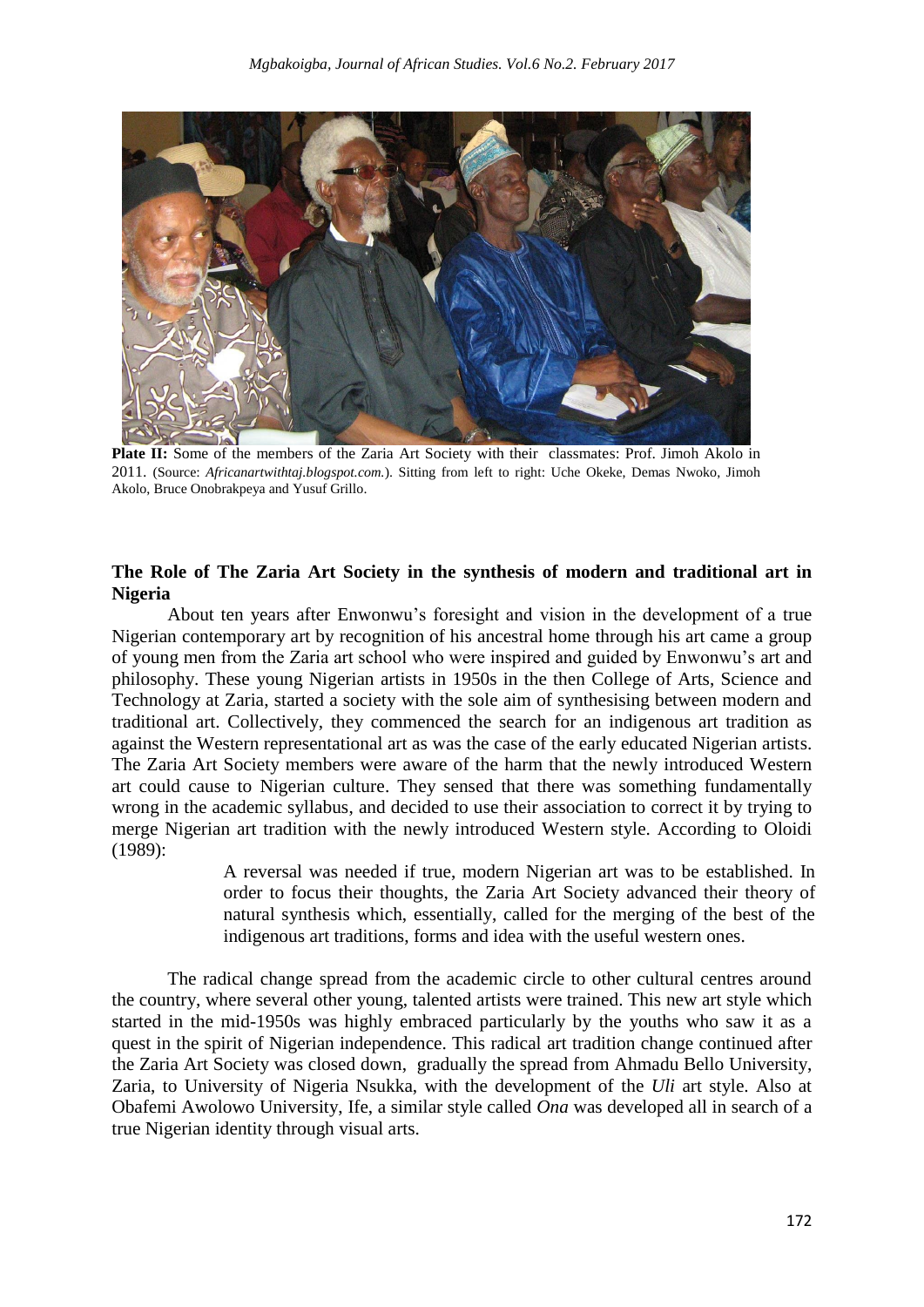# **Western and traditional art synthesis in the church by one of the member of the Zaria Art Society**

The spread synthesis of Morden and traditional art in Nigeria also extended to Churches with Bruce Onobrakpeya championing it. Bruce Onobrakpeya was recorded to have worked extensively in the area of Nigerian indigenous Christian art using Urhobo motifs and art styles to interpret Bible stories. Bruce Onobrakpeya was formally trained as a painter in Western European technique and material, but through a series of experimentation and exploration, he evolved a synthesis in print making that depicts authentic African culture in foreign and local techniques and materials. His unique art style seems to have solved the problem of identity in his struggle to retain Nigerian identity in the world of art. Quel in Onobrakpeya (1992) says, "Nigeria is in the throes of change. It requires a type of art (call it modern) that will reflect its on-going effort to achieve meaningful development and cultural identity". Onobrakpeya is one Nigerian artist that has worked tirelessly in trying to inculturate the biblical theme, and make it Nigerian by interweaving Christianity with Nigerian culture. Quel in Onobrakpeya (1992) further writes, "Notwithstanding his traditional background and the nostalgia expressed in a good majority of his works, Onobrakpeya is a devout Christian. He has drawn considerable inspiration from the Bible for many of his Christian themes". He has handled several church commissions. Among his church commissions, as observed by Quel in Onobrakpeya (1992), were the "complete set of the Catholic Stations of the Cross" for St. Paul"s Catholic Church, Ebute-Metta Lagos, Nigeria, in which he represented the Disciples of Christ as Urhobo indigenes. He produced 60 illustrations for the Catholic National Catechism in Nigeria. In 1977, his prints entitled, "Life of St. Paul" in traditional Urhobo style was presented by Bishop Fitzgibbon to Pope Paul VI on the occasion of his  $80<sup>th</sup>$  birthday. Apart from the Catholic Church, he also recorded that in 1979, one of his works entitled "Ota Gbinowe" was presented to the Archbishop of Canterbury during his visit to Nigeria. In Onobrakpeya"s works one can hardly find any stylistic difference between the treatment of Christian and Nigerian themes, thereby making it possible for him to synthesize his Christian images in order to bring the message nearer home.

## **Conclusion**

Nigeria as a nation is known for its diverse culture, which is responsible for its rich art. the arts and culture of Nigeria cuts across all its geographical region and dates back to 500 B.C. However, the beginnings of what can be described as a visual academic cultural dialogue between academic trained artists and their culture in Nigeria started with Ben Enwonwu who was recorded by most authors as the first trained Nigerian Artist to make a remarkable effort in the promotion of Nigerian culture through his art works. In 1958, a pressure group from the newly established institution (Nigerian College of Arts Science and Technology Zaria) formed the Zaria Art Society. The society introduced and adopted a philosophy they called "Natural Synthesis" and this marked the beginning of a new dawn on the contemporary art scene in Nigerian. This was an avenue for young Nigerian artist to go back to their culture, and bring in some aspects of their culture into what was being taught in school by their European teachers. Though the society existed for only three years, but it left a remarkable impact on the Nigerian art scene. So much has happened and is still happening in Nigerian art since the closure of the Zaria Art Society, their philosophy of "Natural Synthesis" has been a driving force among many Nigerian artists, and this has also lead to the formation of many art groups. Some of the notable groups are as follows: Uli, Ona, Nsibidi and Ara. Though the above mentioned groups are in different names, their philosophies are not far from that of the Zaria Art Society"s Natural Synthesis.